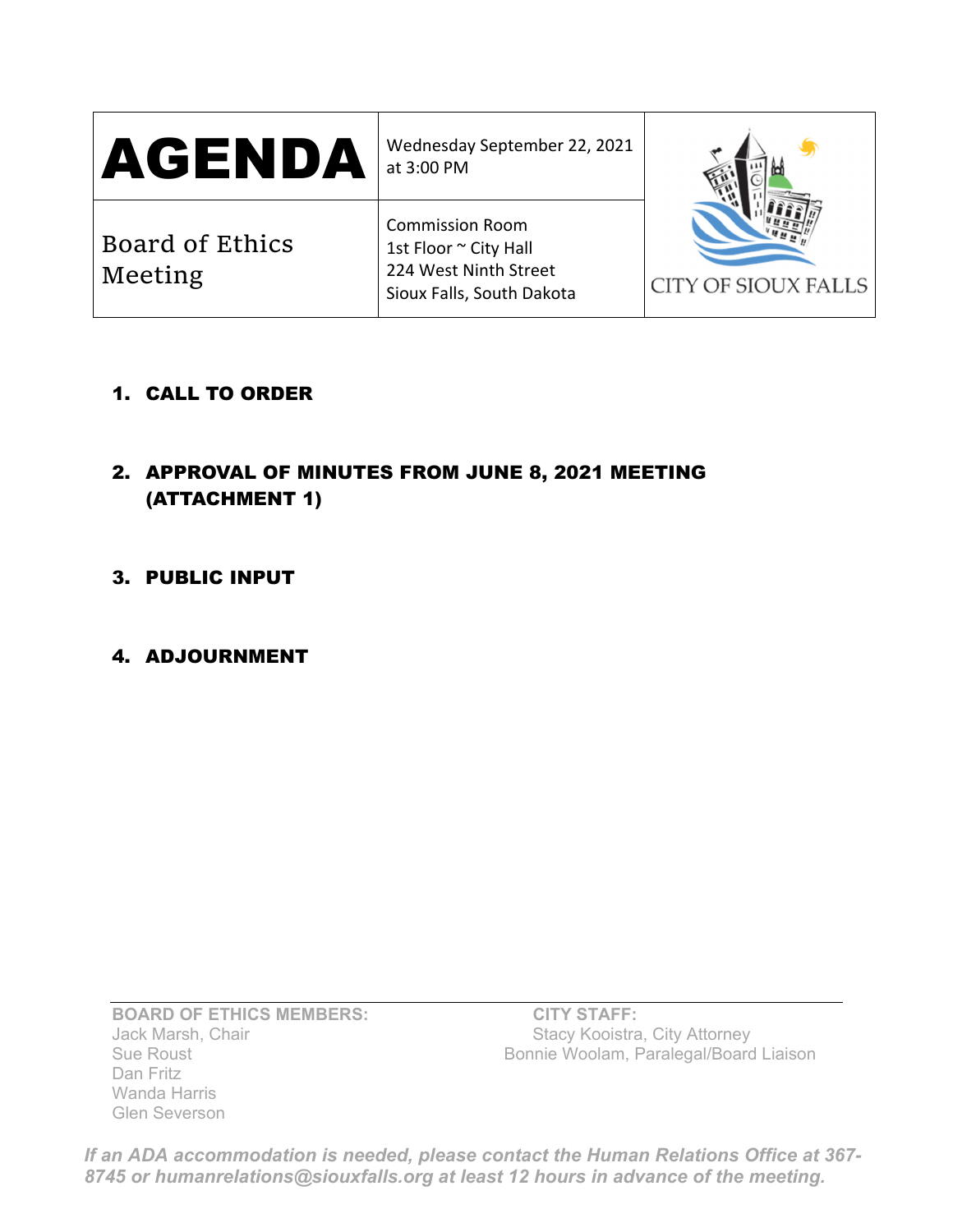# ATTACHMENT 1

| <b>MINUTES</b>             | Tuesday June 8, 2021<br>at 1:30 p.m.                                                                  | <b>CITY OF</b><br>SIOUX FALLS<br><b>BOARD OF ETHICS</b> |
|----------------------------|-------------------------------------------------------------------------------------------------------|---------------------------------------------------------|
| Board of Ethics<br>Meeting | <b>Commission Room</b><br>1st Floor ~ City Hall<br>224 West Ninth Street<br>Sioux Falls, South Dakota |                                                         |

**BOARD MEMBERS PRESENT:** Jack Marsh, Sue Roust, Dan Fritz, Glen Severson

**BOARD MEMBERS ABSENT:** Wanda Harris

**STAFF PRESENT:** Stacy Kooistra, City Attorney, and Bonnie Woolam, Board Liaison/Recording Clerk

## **CALL TO ORDER**

Chairman Jack Marsh called the meeting to order at 1:30 p.m. The clerk called the roll and Wanda Harris was absent. The Chair noted a quorum with 4 of 5 members present.

Chairman Marsh noted an opening on the Ethics Board and discussed the procedure for application to serve on the board.

## **APPROVAL OF MINUTES**

Board Chair Jack Marsh called for a motion to approve the  $1<sup>st</sup>$  quarter meeting minutes dated March 31, 2021.

Dan Fritz made a motion to approve the minutes, motion was seconded by Sue Roust. No discussion. Vote to Approve 4 Yesses, 0 Noes. Motion passed.

## **ELECTION OF VICE CHAIR**

At the last meeting, a motion to table nomination and election of the Vice‐Chair of the Ethics Board until the next meeting was passed.

The chair opened the floor for nominations for Vice Chair Position. Dan Fritz nominated Sue Roust. Glen Severson seconded the motion. No further nominations were offered. No discussion. Vote to approve 4 Yesses, 0 Noes. Motion passed.

## **PUBLIC INPUT**